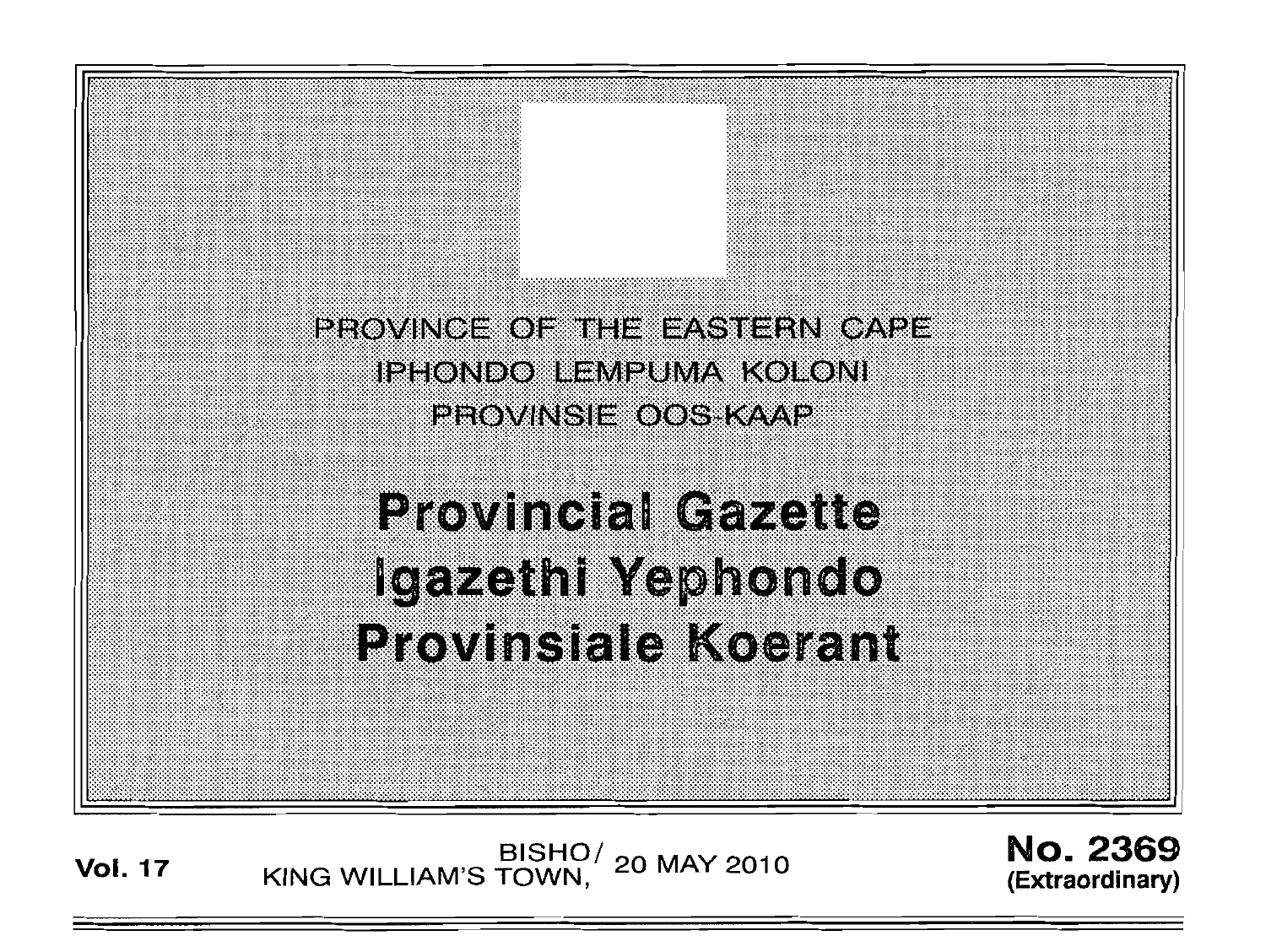#### IMPORTANT NOTICE

The Government Printing Works will not be held responsible for faxed documents not received due to errors on the fax machine or faxes received which are unclear or incomplete. Please be advised that an "OK" slip, received from a fax machine, will not be accepted as proof that documents were received by the GPW for printing. If documents are faxed to the GPW it will be the sender's respon-<br>sibility to phone and confirm that the documents were received in good order.

Furthermore the Government Printing Works will also not be held responsible for cancellations and amendments which have not been done on original documents received from clients.

|     | <b>CONTENTS · INHOUD</b>                                                                              |             |                |
|-----|-------------------------------------------------------------------------------------------------------|-------------|----------------|
| No. |                                                                                                       | Page<br>No. | Gazette<br>No. |
|     | <b>LOCAL AUTHORITY NOTICE</b>                                                                         |             |                |
| 61  | Constitution of the Republic of South Africa, 1996: Nxuba Municipality: Impoundment of Animals By-law | 3           | 2369           |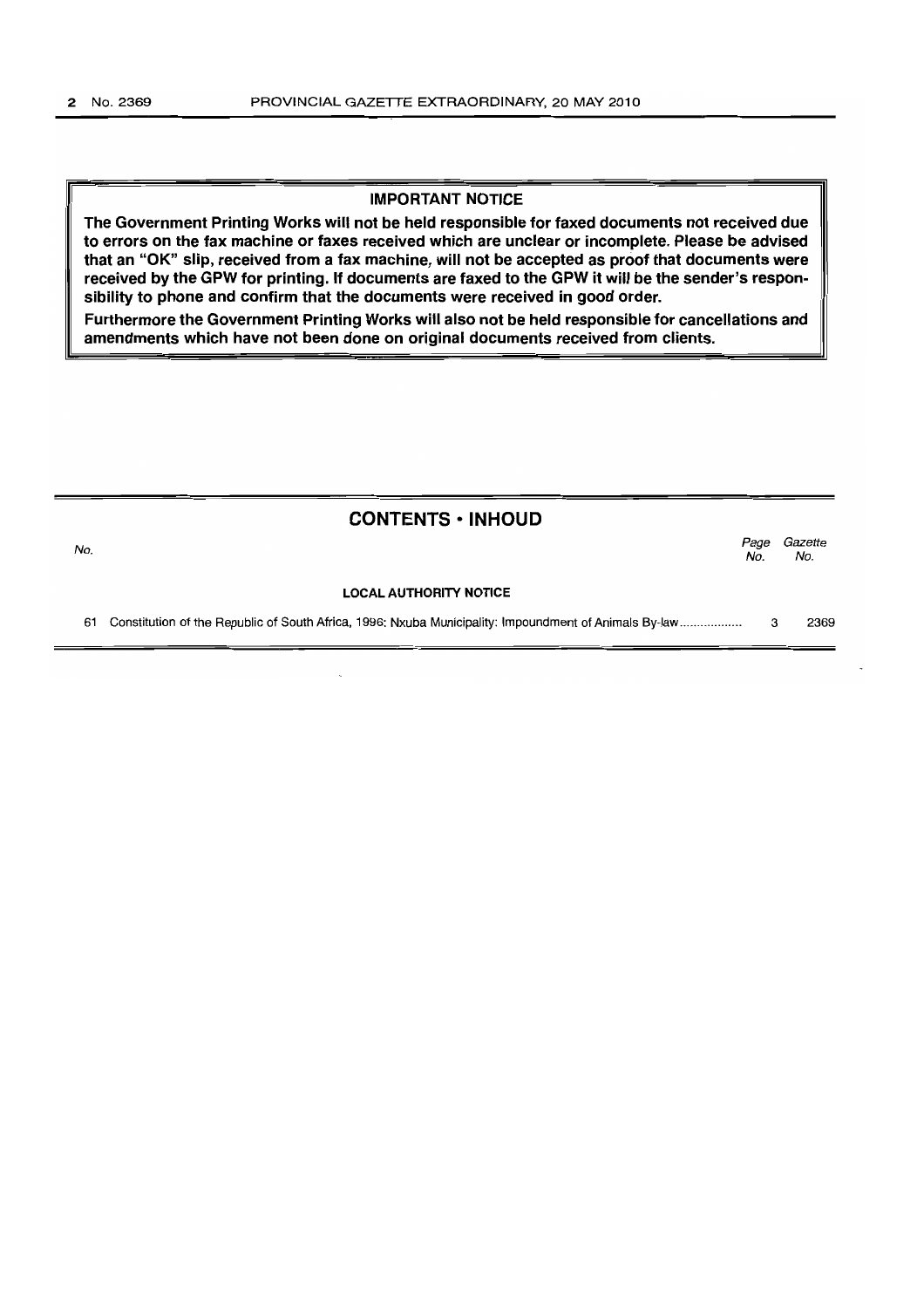# **LOCAL AUTHORITY NOTICE**

# **LOCAL AUTHORITY NOTICE 61**

# **NXUBA MUNICIPALITY**

IMPOUNDMENT OF ANIMALS BY-LAW

Under the provisions of section 156 of the Constitution of the Republic of South Africa 1996, the Nxuba Municipality, enacts as follows:-

Table of contents

- 1. Definitions
- 2. Purpose of by-law
- 3. Impoundment
- 4. Pound to which animals are to be sent
- 5. Receiving of animals by pound master
- 6. Receipt for impounded animals<br>7. Number of enclosures
- Number of enclosures
- 8. Destruction of dangerous or contagious animals<br>9. Notice of impounded animals
- 9. Notice of impounded animals<br>10. Keeping of pound register
- Keeping of pound register
- 11. Inspection of and extracts from pound register<br>12. Submission of pound register entries after pou
- Submission of pound register entries after pound sales
- 13. Inspection of pound register at place of sale 14. Pound master's fee
- 14. Pound master's fee<br>15. Fees navable
- 15. Fees payable<br>16. Notice of sale
- Notice of sale
- 17. Auctioneer<br>18. Sale of anir
- Sale of animals
- 19. Illegal impounding and penalties
- 20. Recovery of loss in respect of impoundment of animals from area of another municipality.
- 21. Use, detention and ill-treatment of animals<br>22. Appeal
- **Appeal**
- 23. Offences and penalties
- 24. Revocation of by-Laws
- 25. Short title and commencement

#### 1. Definitions

In this by-law, unless the context otherwise indicates:-

"animals" means any equine bovine, sheep, goat, pig, fowl, ostrich, dog. cat or other domestic animal or bird, or any wild animal. wild bird or reptile Which is in captivity or under the control of any person.

"cattle" means bulls, cows, oxen, heifers, steers and calves.

"goat" means an adult male or female goat, a weather and a kid;

"horse" means a stallion, mare, gelding, colt, filly, donkey and made;

"municipality" means the Municipality of Nxuba established in terms of Section 12 of the Municipality Structures Act, 117 of 199B, and includes any political structure, political office bearer, councillor, duly authorised agent or any employee acting in connection with this bylaw by virtue of a power vested in the municipality and delegated or sub-delegated to such political structure, political office bearer, councillor, agent or employee;

"occupier" means any person in actual occupation of land or entitled as owner to occupy land;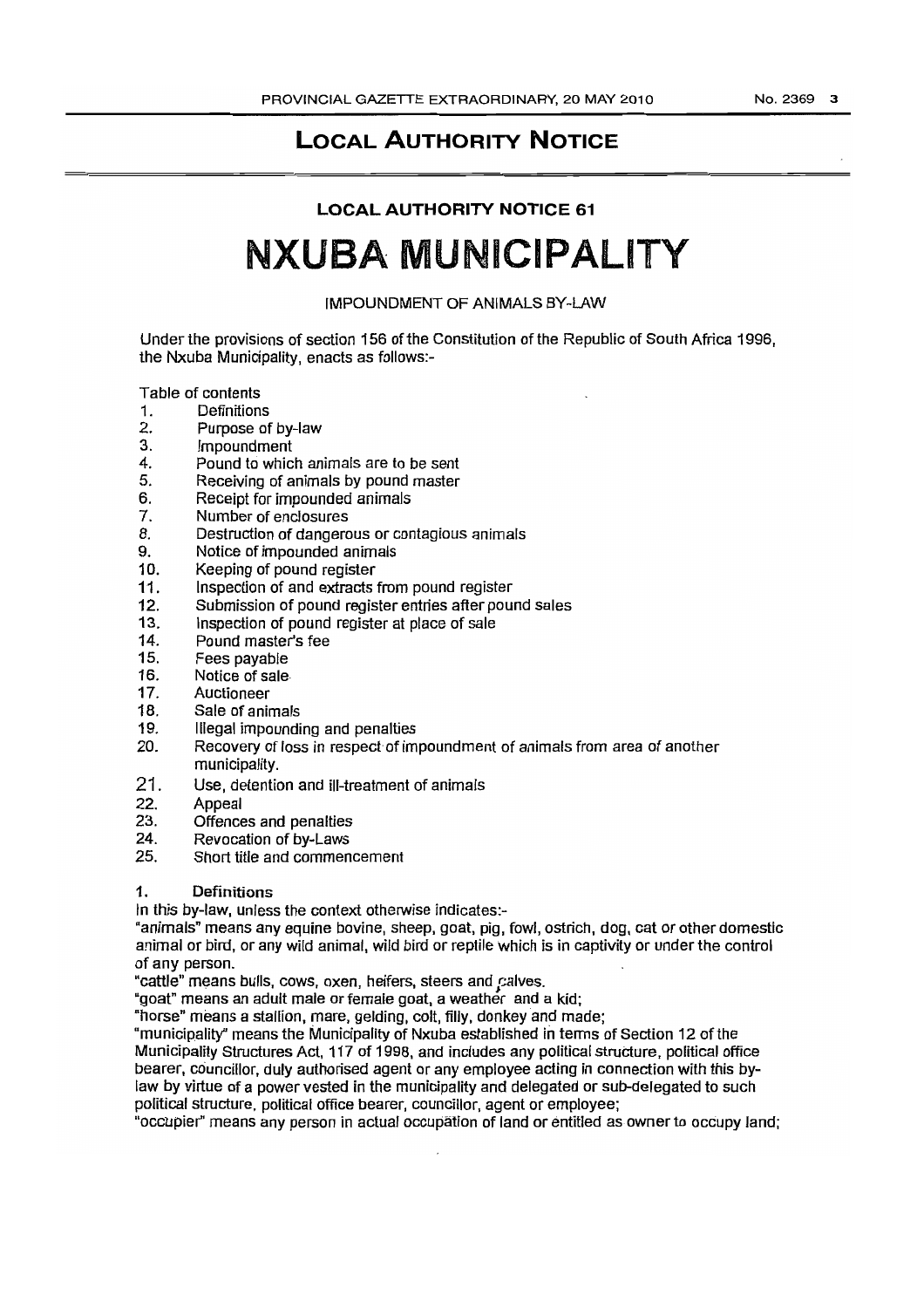"owner", in relation to an animal, includes any person having possession, charge, custody of control of such animal;

"pound" means a fenced-off area consisting of one or more camps, established by the municipality and placed under the control of a pound master, for the housing and care of animals which are astray, lost or at large;

"pound master" means a person who may be  $-$ 

(a) a part-time or full-time employee of a municipality, or

(b) appointed under a service delivery agreement to keep and operate a pound;

"proprietor" means any owner, lessee, or occupier of land;

"sheep" means a ram, an ewe, a wether and a lamb;

"stallion" means a male horse, donkey or mule not castrated or partially castrated; "veterinary surgeon" means a person who is qualified as such *in* accordance with the provisions of the Veterinary and Para-Veterinary Professions Act, 1982 (Act 19 of 1982).

#### 2. Purpose of by-law

*Tbe* purpose of this by-law is to provide facilities for the housing and care of animals which are astray, lost or at large and for procedures, methods and practices to manage the impoundment of such animals.

#### 3. Impoundment

Any person may impound an animal found abandoned upon his property or any street, road, road reserve or other public place.

4. Pound to which animals are to be sent

Any person upon whose land an abandoned, lost or stray animal is found, may deliver such animal to the nearest pound or such other pound designated by the municipality.

#### 5. Receiving of animals by pound master

(1) It is the duty of every pound 'master to receive into bis or her charge, for impoundment, all animals brought to his or her pound, during such hours as the municipality may determine.

 $(2)$  Any pound master who unreasonably refuses or fails to receive animals brought to his or her pound as aforesaid commits·an offence and is, in addition, liable for any damage caused to the owner of the said animals, or to any other person, by reason of such refusal or failure.

#### 6. Receipt for impounded animals .

A pound master must give the person delivering an animal into his or her charge a written receipt, indicating the number and description of animals so delivered.

#### 7. Number of enclosures

The mturicipality must maintain in good repair and, *as* far as possible, free from all infection, separate enclosures for-

(a) ostriches and horses;

(b) cattle;

(c) sheep, goats and pigs;

(d) dogs; and

(e) cats,

provided that the municipality may in regard to any pound in its area give permission to the pound master to maintain a smaller number of enclosures thereon.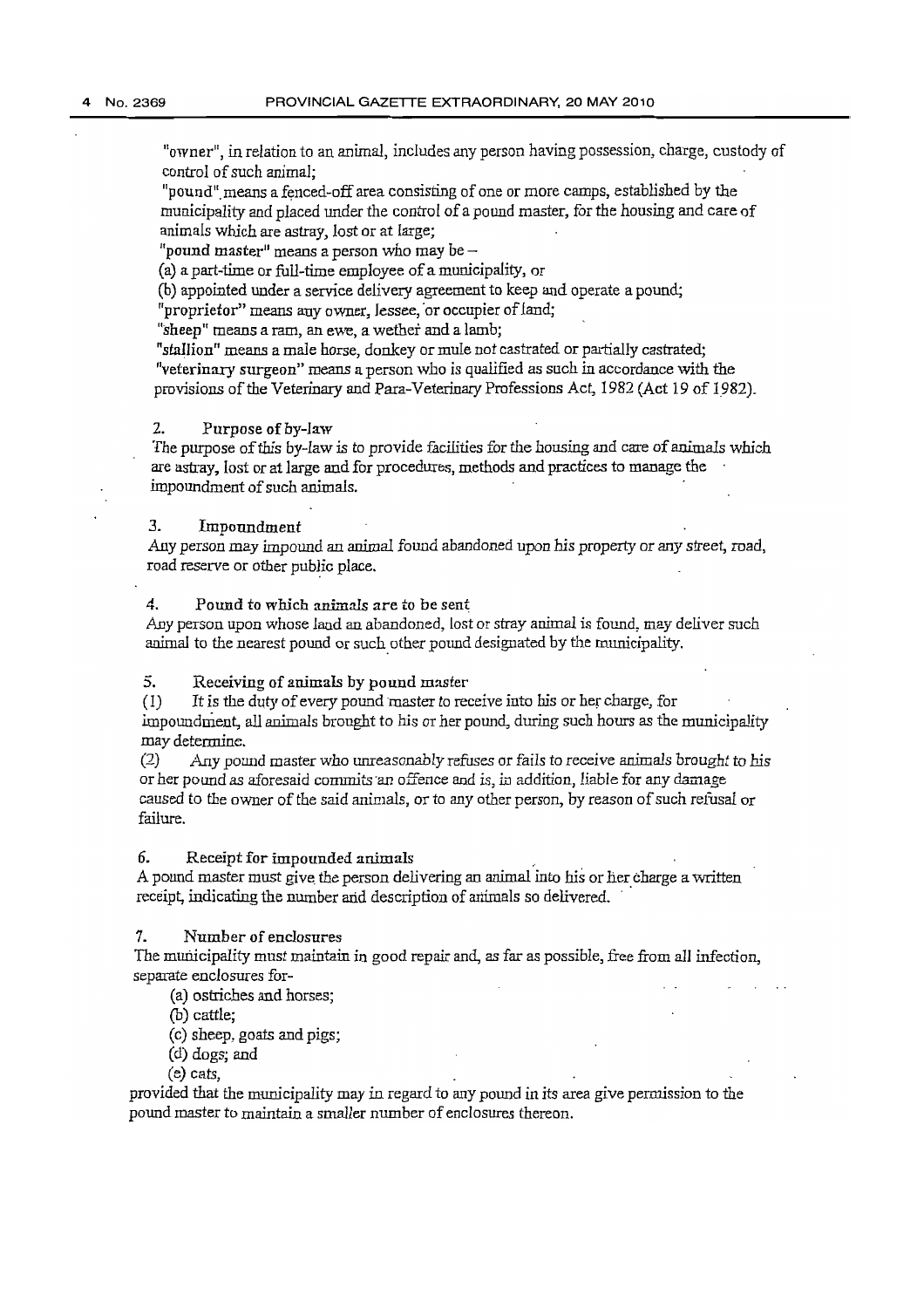8. Destruction of dangerous or contagious animals

(1) A pound master may cause to be destroyed any impounded animal suffering from a contagious disease, or which may prove dangerous to human life or other animals impounded, provided that no such animal may be destroyed unless a veterinary surgeon has examined it and has agreed with the pound master as to the necessity for its destruction.

(2) . If any animal suffering from a contagious disease is brought to the pound, or becomes infected while impounded, such animal must be kept separate from other impounded animals.

### 9. 'Notice of impounded animals

 $(1)$  A pound master who knows the name of the owner of an animal impounded in his or her pound must forthwith give written notice to such owner that the said animal has been impotmded.

(2) If any animal, bearing an identification mark as contemplated in the Animal Identification Act, 6 of 2002, is impounded, the pound master must follow the procedures set out in section 14 of the Animal Identification Regulations promulgated under GN R1683 dated 21 November 2003.

(3) Where the owner of an impounded animal is not known to the pound master, or he or' she must upon receipt of such animal report the impoundment to the nearest South African Police Services office.

#### . 10. Keeping of pound register

(1) A pound master must keep a pound register with the following particulars:

- (a) the date when, and the cause for which, all animals received by him are impounded;
- (b) the number and description of such animals;
- (c) the name and residence of the person impounding such animals, and the name and residence of the ovmer or supposed owner;
- (d) the date and particulars of the release or sale of the animals, as the case may be; and
- (e) any other matters which he may be directed by the municipality to ascertain and record.

(2) The entries under subsection (I)(a), (b) and (c) must be made attbe *time* the animals are impounded and the entries under subsection (I)(d) and (e) must be made as soon *as* the pound master obtains the necessary information, provided that no entry may be made after the particulars in (a) to (e) has been placed in dispute by any person.

(3) In case of the death of injury of any impounded animal, the pound master shall enter in his pound register a description of such animal and the cause of its death of injury.

#### 11. Inspection of and extracts from pound register

A pound register must be kept at the pound or any other approved place and must at all reasonable times be open for inspection, free of charge, *to any authorised officer of the* municipality, veterinary surgeon, any member of the police service or the public.

#### 12. Submission of pound register entries after pound *sales*

A pound master must, within 14 days after the date of each pound sale, submit to the municipality a copy of all entries in his or her pound register made since the date of the preceding submission, and the municipality must preserve all such copies for inspection by any person desirous of seeing them.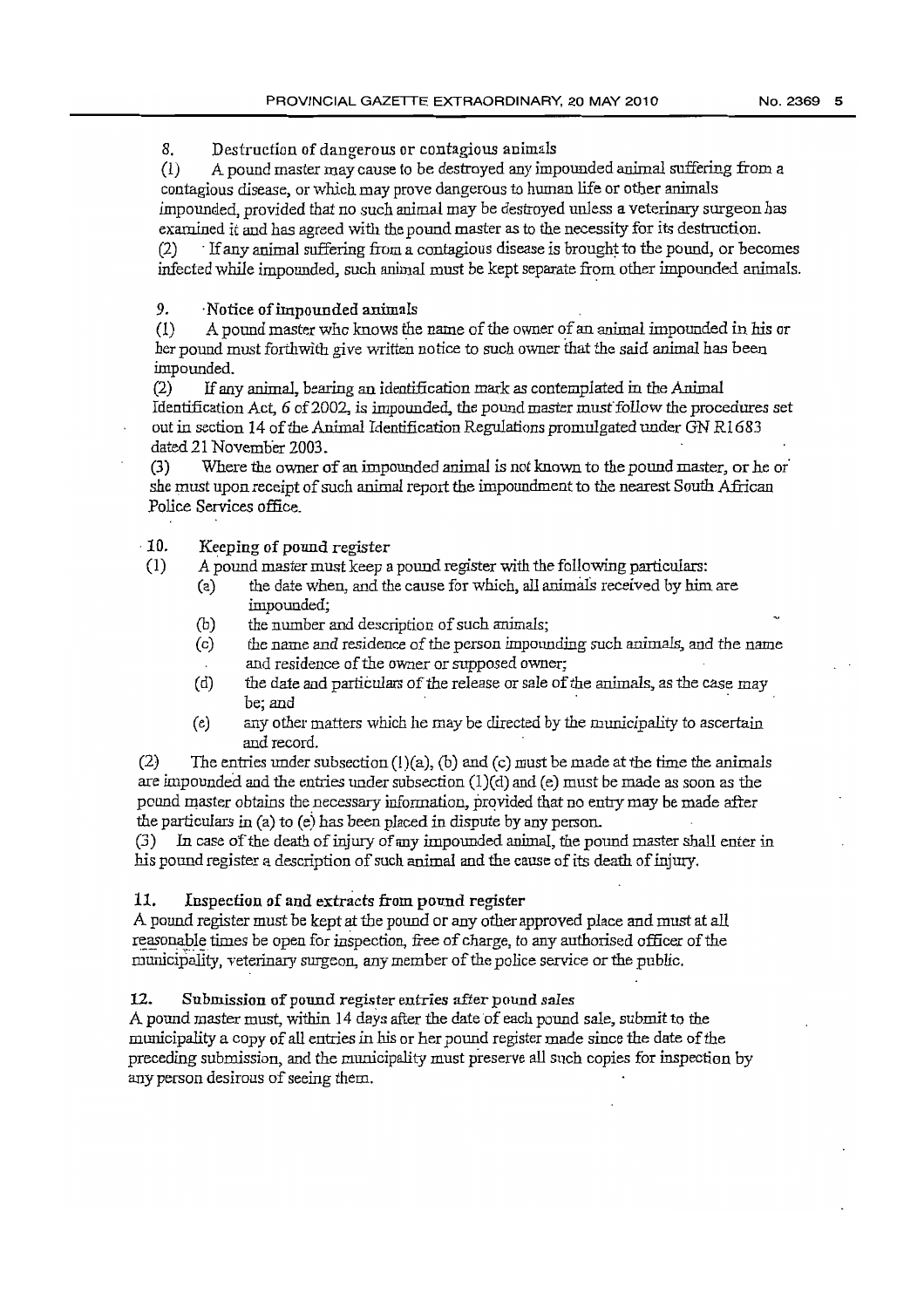13. Inspection of pound register at place of sale

Whenever a sale of impounded animals is to take place, the pound master or a person authorised to conduct the sale, must keep the pound register at the place of sale, and such register *must* be open for inspection, free of charge, to all persons desirous of inspecting it

14. Pound master's fees

 $(1)$  The municipality may fix fees for the keeping of animals in a pound and may distinguish between different kinds of animals.

(2) Every pound master is entitled to claim the fees determined by the municipality in terms of subsection (1) for every animal impounded by him or her in terms of this by-law.

#### 15. Fees payable

(1) The fees determined in terms of section 14 *m.ust* be paid to the pound master by the owner of the animals impounded. .

(2) The impounded animals may be detained by the pound master in security of payment of the fees and any costs which the pound master may have incurred, provided that if the value of the animals impounded *is* in excess of the total amount due thereon, and if the owner is unable to pay the said amount, the pound master may detain only so many of the said *animals* as may be sufficient to secure the total amount due for all the animals, and must deliver the remainder of the animals to the said owner,.

(3) A pound master who retains any. greater number of such anirrials than *is* reasonably necessary to secure such amount is liable to the owner for any damages sustained by him or her on account of such retention.

(4) If the pound master is an official of the municipality, he must pay the fees received by him or her in terms of this by-law into the revenue of the municipality, the frequency of which will be determined by the department responsible for finance.

(5) No pound master may release any impounded animal until the prescribed fees have been paid to him or her.

#### 16. Notice ofsale

 $(1)$  Every pound master must -

- (a) 'ivhenever any impounded animal has not been released \:vithin *six* days from the date of its impoundment, notify the municipality that such animal will be sold by public auction and the date, time and place of such auction; the day of the sale; and<br>
(d) the municipality that such animal will be<br>
sold by public auction and the date, time and place of such auction;<br>
(b) provide the municipality with detail regarding the species, colour, marks a
- (b) provide the municipality with detail regarding the species, colour, marks and distinguishing features of such animal;
- (c) post a copy of the notice at a noticable place at the pound, there to remain until
- the municipality where the pound is situated, a notice of the sale.
- (2) The cost of a notice in terms of subsection  $(1)(a)$  is recoverable from the owner of the impounded animal and is deemed to be part of the amount to be deducted from the proceeds of the sale of an animal.
- $(3)$  If the said proceeds are less than the amount due, and the owner of the animal sold is unknown, the municipality shall make good the deficiency.
- 17. Auctioneer
- (1) Every sale of impounded stock must
	- (a) be conducted by the pound master or some other person duly authorised thereto by the municipality; and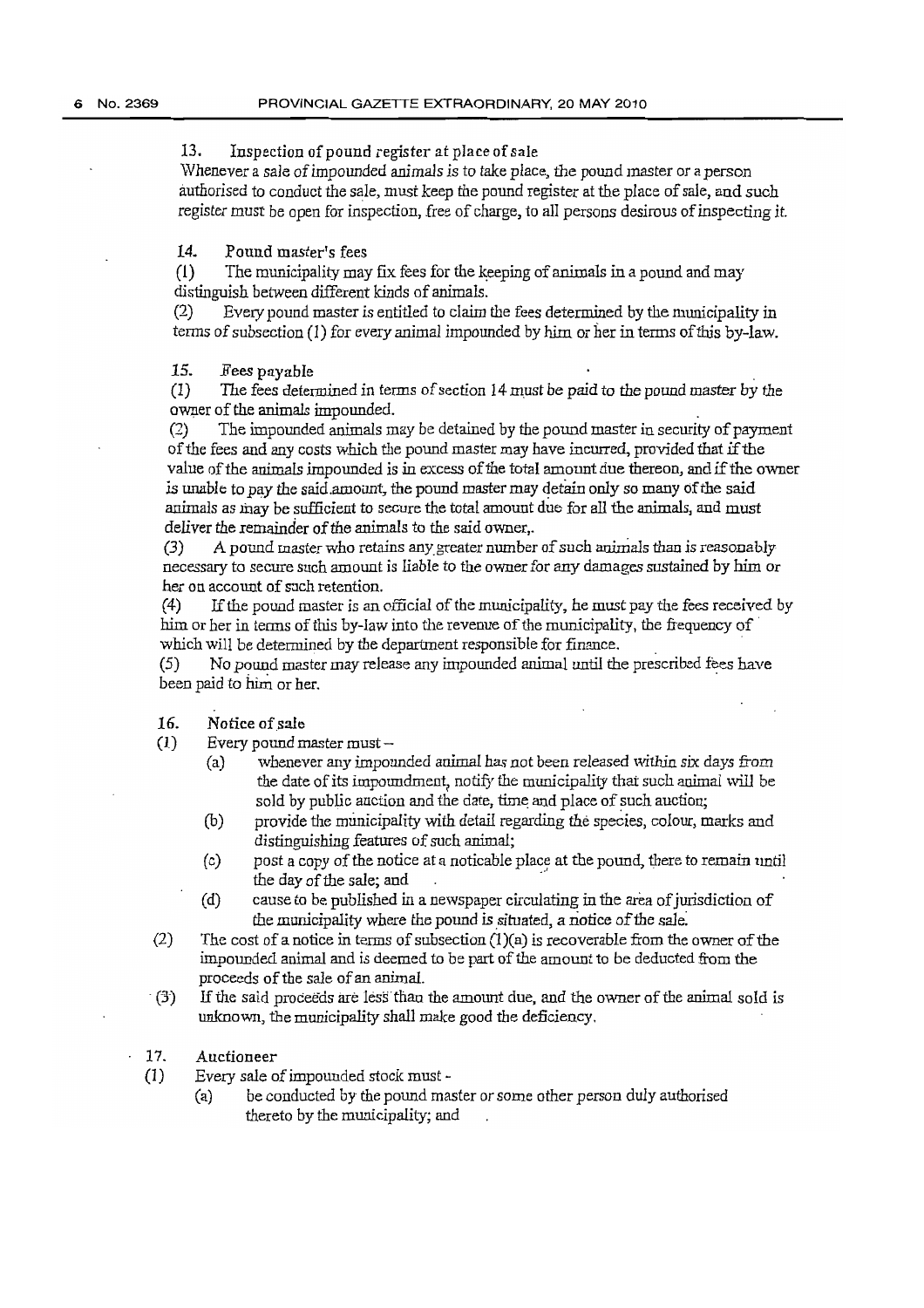(b) commence at the time and date mentioned in the notice in terms of section 16(a).

(2) , No person conducting a pound sale may have any direct or indirect interest in any purchase at any sale so held by him or her.

#### 18. Sale of animals

At every such sale~

- (a) no animal may be *put* up for sale unless impounded for at least two weeks;
	- (b) ail animals, except sheep and goats must be sold individually;
- ( c) sheep and goats must be sold in lots of not more than teo, and sheep and goats, or sheep or goats with different marks or brands may not be sold together in best conducting a potata care may have any anced or member in<br>y sale so held by him or her.<br>can imals<br>sale-<br>and may be put up for sale unless impounded for at least two w<br>all animals, except sheep and goats must be sold in
	- (d) animals must be sold for cash, and the proceeds, *less* the amount of the pound fees and other costs incurred must be handed by the pound master to the municipality, to be paid to the owners of the animals sold; provided' that-
		- (i) if in any particular case the sale does not realise sufficient to' cover the pound fees due, the proceeds must be first utilised for payment of the compensation due to the pound master, and if the said proeeeds are insufficient to cover such compensation. the balance of compensation must be paid to the pound master by the municipality;
		- (ii) any money, being the proceeds of the sale of any impounded animal, not being claimed by the owner of such animal within twelve months from the date of sale, accrues to the municipality;
	- (e) the municipality may fix a reserve price for any animal offered for sale; and  $\cdot$
	- $(f)$  the auctioneer may withdraw any animal from the sale if the highest bid received *is* not satisfactory, irrespective of whether a reserve price has been fixed by the municipality.

# 19. Illegal impounding and penalties

Any person who illegally impounds any animal commits an offence.

#### 20. Recovery of loss in respect of impoundment of animals from area of another municipality

Any loss suffered by the municipality as a result of the impounding in a pound under *its* management and control of animals found trespassing within the area of jurisdiction of another municipality, may be recovered from such other municipality.

#### 21. Use, detention and ill-treatment of animals

No person may furiously drive or ill-treat any animal found trespassing.

# 22. Appeal

A person whose rights are affected by a decision of the municipality may appeal against that deeision-by giving written notice of-the appeal-and the reasons therefore in terms of section  $62$  of the Local Government: Municipal Systems Act, Act 32 of 2000 to the municipal manager within 21 days of the date of the notification of the decision.

23. Offences and penalties

Any person who -

(a) contravenes or fails to comply with a provision of this by-law;